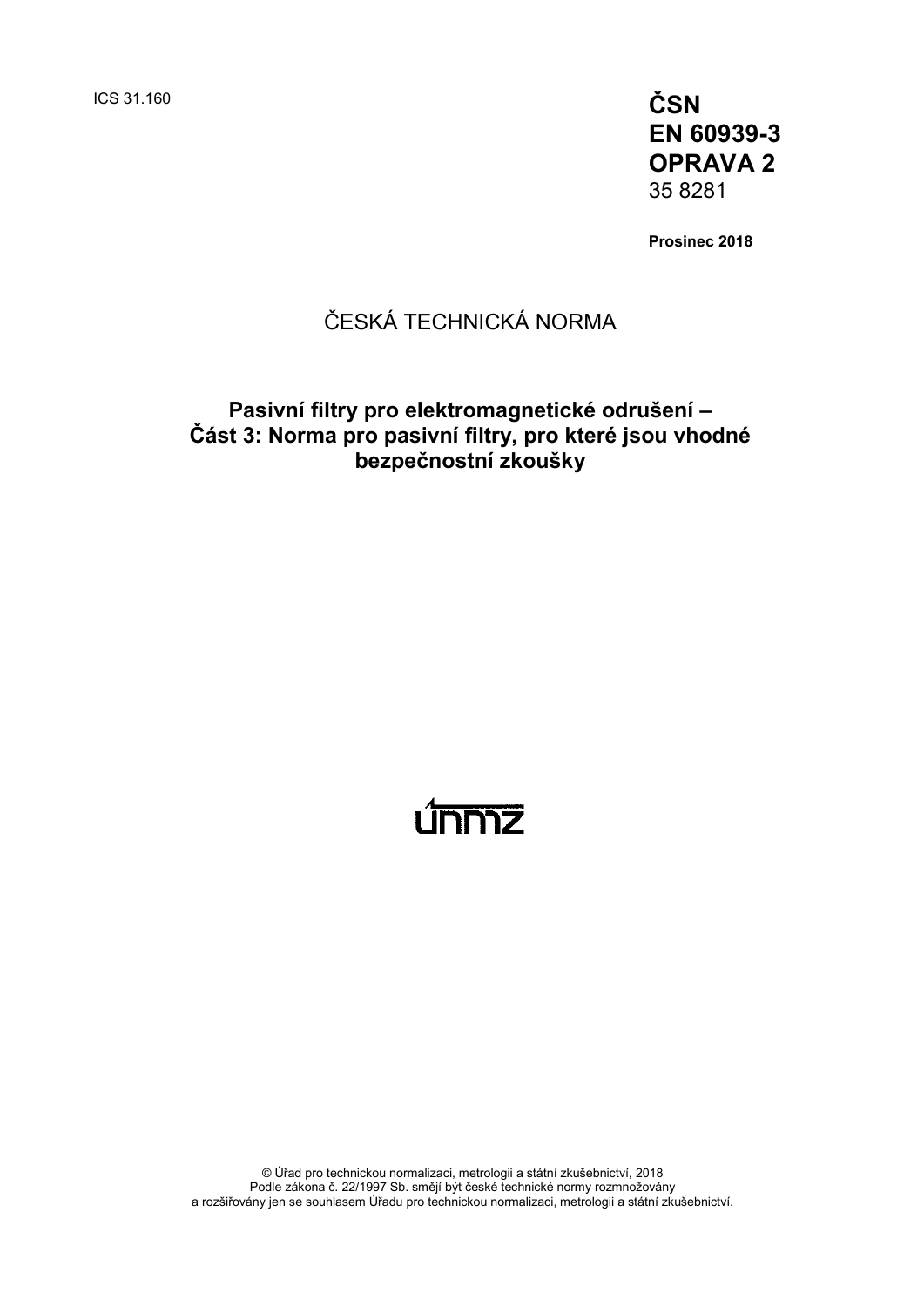ČSN EN 60939-3/Opr. 2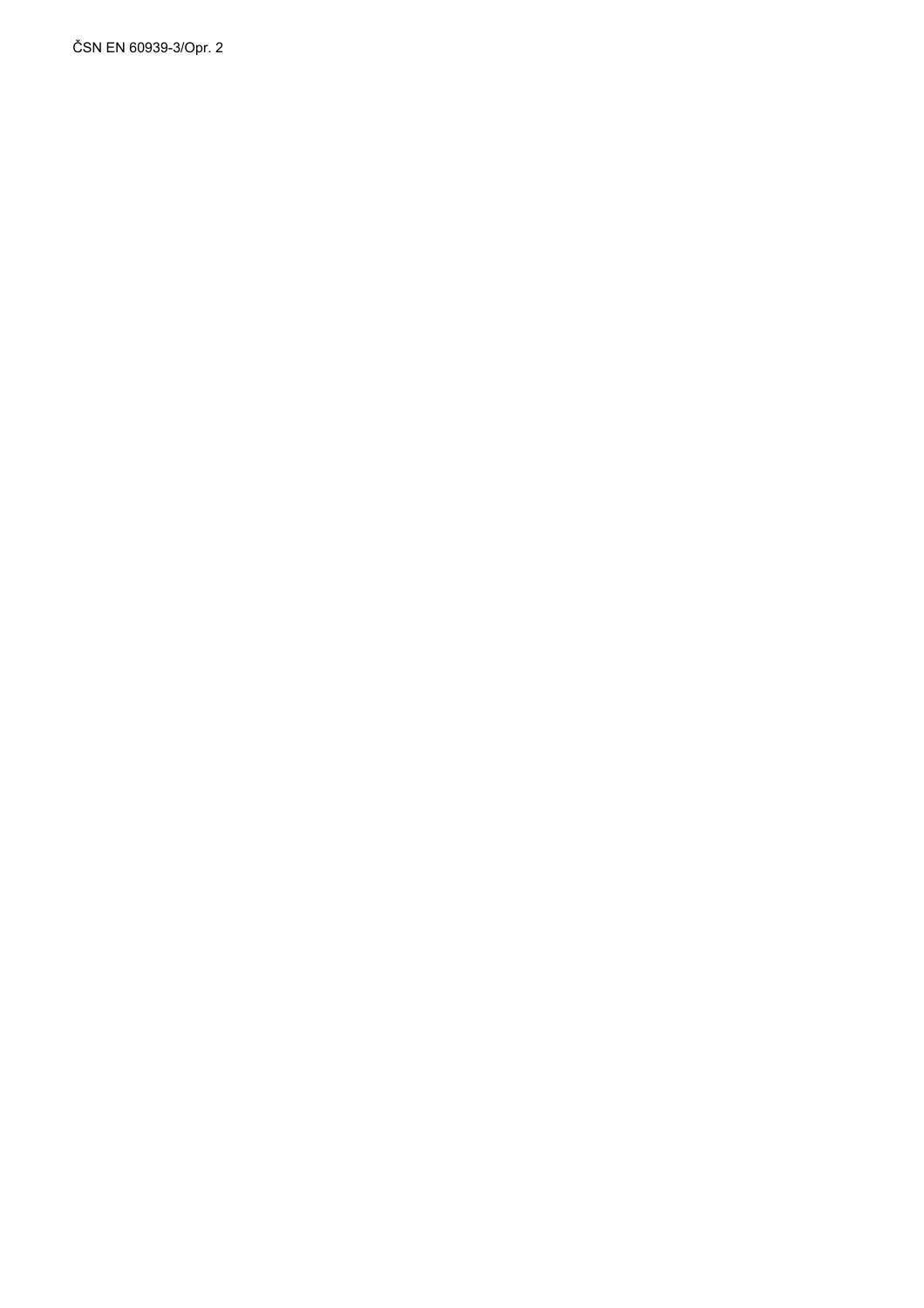# EUROPEAN STANDARD NORME EUROPÉENNE EUROPÄISCHE NORM

August 2018

ICS 31.160

English Version

#### Passive filter units for electromagnetic interference suppression - Part 3: Passive filter units for which safety tests are appropriate (IEC 60939-3:2015/COR2:2018)

Filtres passifs d'antiparasitage - Partie 3: Filtres passifs pour lesquels des essais de sécurité sont appropriés (IEC 60939-3:2015/COR2:2018)

Passive Filter für die Unterdrückung von elektromagnetischen Störungen - Teil 3: Filter, für die Sicherheitsprüfungen vorgeschrieben sind (IEC 60939-3:2015/COR2:2018)

This corrigendum becomes effective on 31 August 2018 for incorporation in the English language version of the EN.



European Committee for Electrotechnical Standardization Comité Européen de Normalisation Electrotechnique Europäisches Komitee für Elektrotechnische Normung

**CEN-CENELEC Management Centre: Rue de la Science 23, B-1040 Brussels** 

© 2018 CENELEC All rights of exploitation in any form and by any means reserved worldwide for CENELEC Members.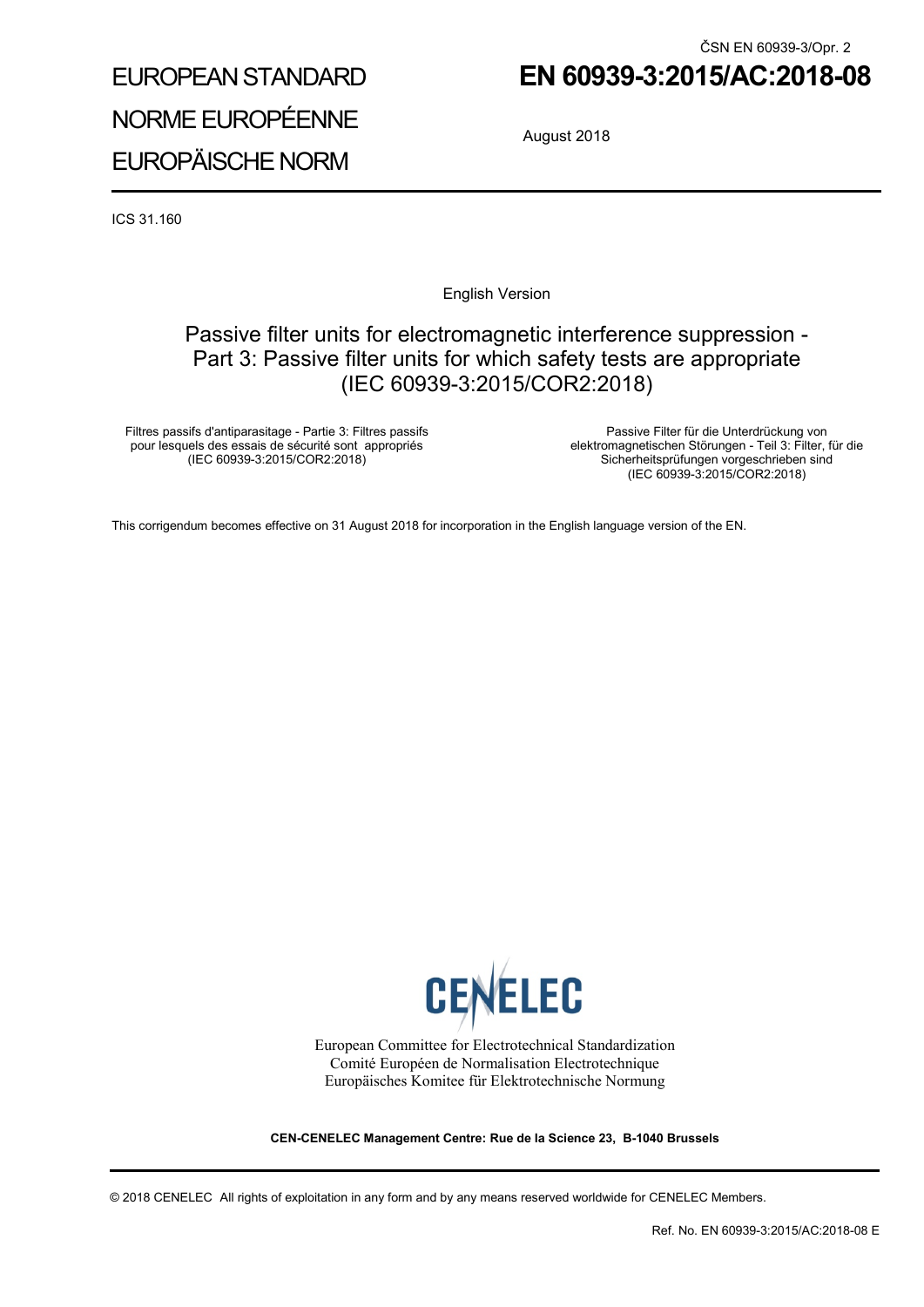EN 60939-3:2015/AC:2018-08

ČSN EN 60939-3/Opr. 2

#### **Endorsement notice**

The text of the corrigendum IEC 60939-3:2015/COR2:2018 was approved by CENELEC as EN 60939-3:2015/AC:2018-08 without any modification.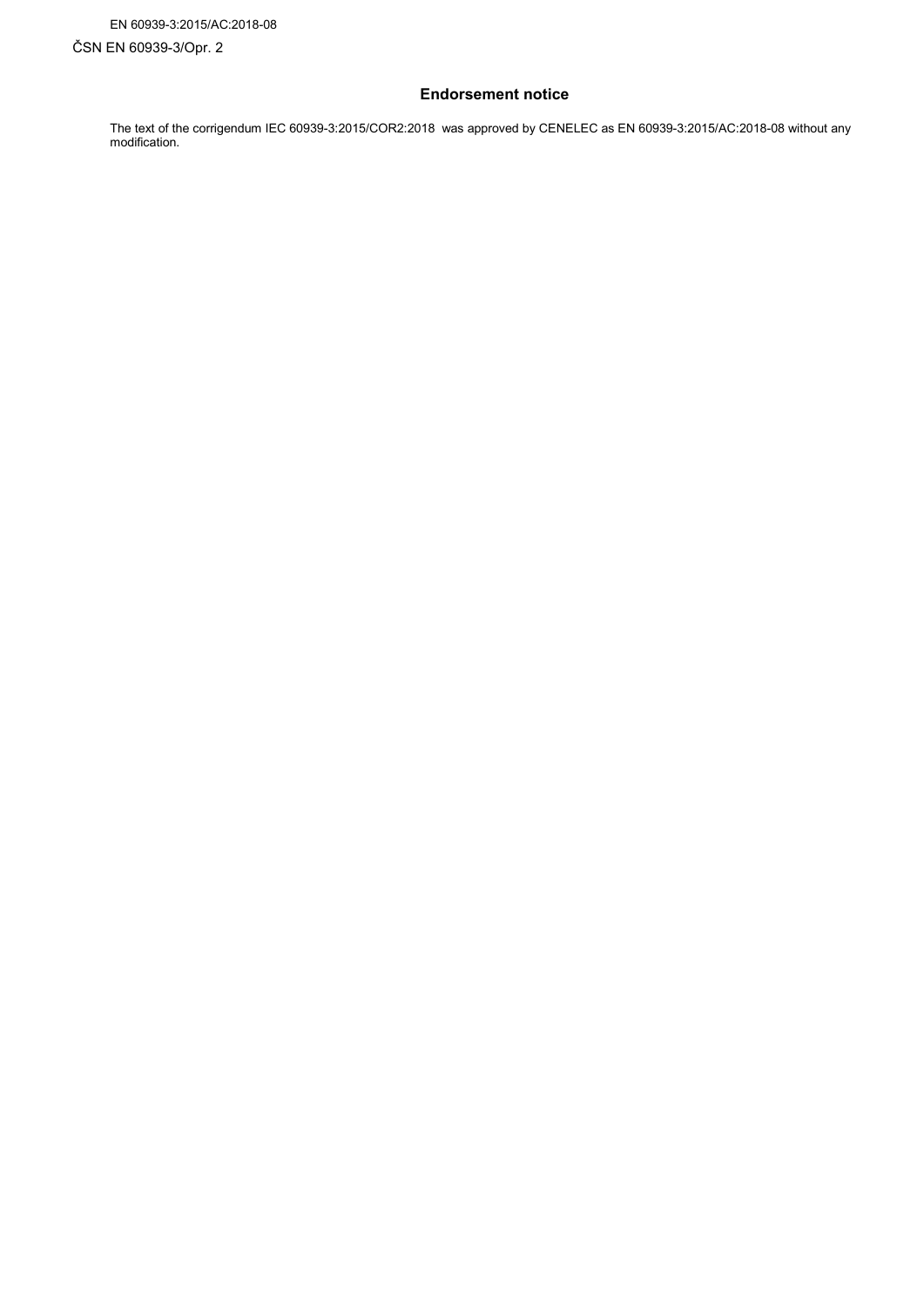IEC 60939-3:2015/COR2:2018 – 1 – © IEC 2018

## INTERNATIONAL ELECTROTECHNICAL COMMISSION COMMISSION ÉLECTROTECHNIQUE INTERNATIONALE

\_\_\_\_\_\_\_\_\_\_\_\_

**IEC 60939-3 Edition 1.0 2015-08**

**IEC 60939-3 Édition 1.0 2015-08**

**PASSIVE FILTER UNITS FOR ELECTROMAGNETIC INTERFERENCE SUPPRESSION –**  **FILTRES PASSIFS D'ANTIPARASITAGE –** 

**Partie 3: Filtres passifs pour lesquels des essais de sécurité sont appropriés**

**Part 3: Passive filter units for which safety tests are appropriate**

#### **CORRIGENDUM 2**

Corrections to the French version appear after the English text.

Les corrections apportées à la version française sont données après le texte anglais.

#### **Table B.1 – Test schedule for safety requirements only**

*Add footnote 4) to Table B.1 (3 of 3) concerning Group 3B and Group 3C*

|                                                                                                                                                                                                                                                                                                                                                                                                                            | Subclauses number<br>and test $1$ )                                | Conditions of test $1$ )                                               | Number of<br>specimens $(n)$<br>and number of<br>non-conforming<br>items $(c)$ | Performance<br>requirements $1$ ) |
|----------------------------------------------------------------------------------------------------------------------------------------------------------------------------------------------------------------------------------------------------------------------------------------------------------------------------------------------------------------------------------------------------------------------------|--------------------------------------------------------------------|------------------------------------------------------------------------|--------------------------------------------------------------------------------|-----------------------------------|
| Group 3B                                                                                                                                                                                                                                                                                                                                                                                                                   |                                                                    | <b>Destructive</b>                                                     | See Table 3                                                                    |                                   |
| 4.24                                                                                                                                                                                                                                                                                                                                                                                                                       | Impulse voltage $4$ )                                              | 3 impulses, full wave<br>Crest voltage: see Table 1<br>and Table 2     |                                                                                | See 4 24 4                        |
|                                                                                                                                                                                                                                                                                                                                                                                                                            | 4.25.4 Endurance, voltage,<br>line terminations to<br>case $3)$ 4) | Duration: 1 000 h<br>Voltage and temperature: see<br>4.25.4            |                                                                                | See 4.25.7                        |
| Group 3C                                                                                                                                                                                                                                                                                                                                                                                                                   |                                                                    | <b>Destructive</b>                                                     | See Table 3                                                                    |                                   |
| 4.24                                                                                                                                                                                                                                                                                                                                                                                                                       | Impulse voltage $4$ )                                              | 3 impulses, full wave<br>Crest voltage: see Table 1<br>and Table 2     |                                                                                | See 4 24 4                        |
|                                                                                                                                                                                                                                                                                                                                                                                                                            | 4.25.5 Endurance, voltage,<br>between line termina-<br>tions $4$ ) | Duration: 1 000 h<br>Voltage and temperature: see<br>4.25.5            |                                                                                | See 4.25.7                        |
| or                                                                                                                                                                                                                                                                                                                                                                                                                         | 4.25.6 Endurance, combined<br>voltage/current $2)$ 4)              | Duration: 1 000 h<br>Voltage, temperature and<br>current: see $4.25.6$ |                                                                                | See 4.25.7                        |
| 4)<br>The tests of this group or subgroup may be omitted if the capacitors in the filter across which the test<br>voltages will appear have been qualified to a detailed specification under IEC60384-14 and are also of the<br>construction where the capacitor element is separately encapsulated, provided that the capacitors fulfil the<br>required creepage distance and clearance specified in Table 6 and Table 7. |                                                                    |                                                                        |                                                                                |                                   |

EC 60939-2:2015-08/COR2:2018-05(en-fr) IEC 60939-2:2015-08/COR2:2018-05(en-fr)